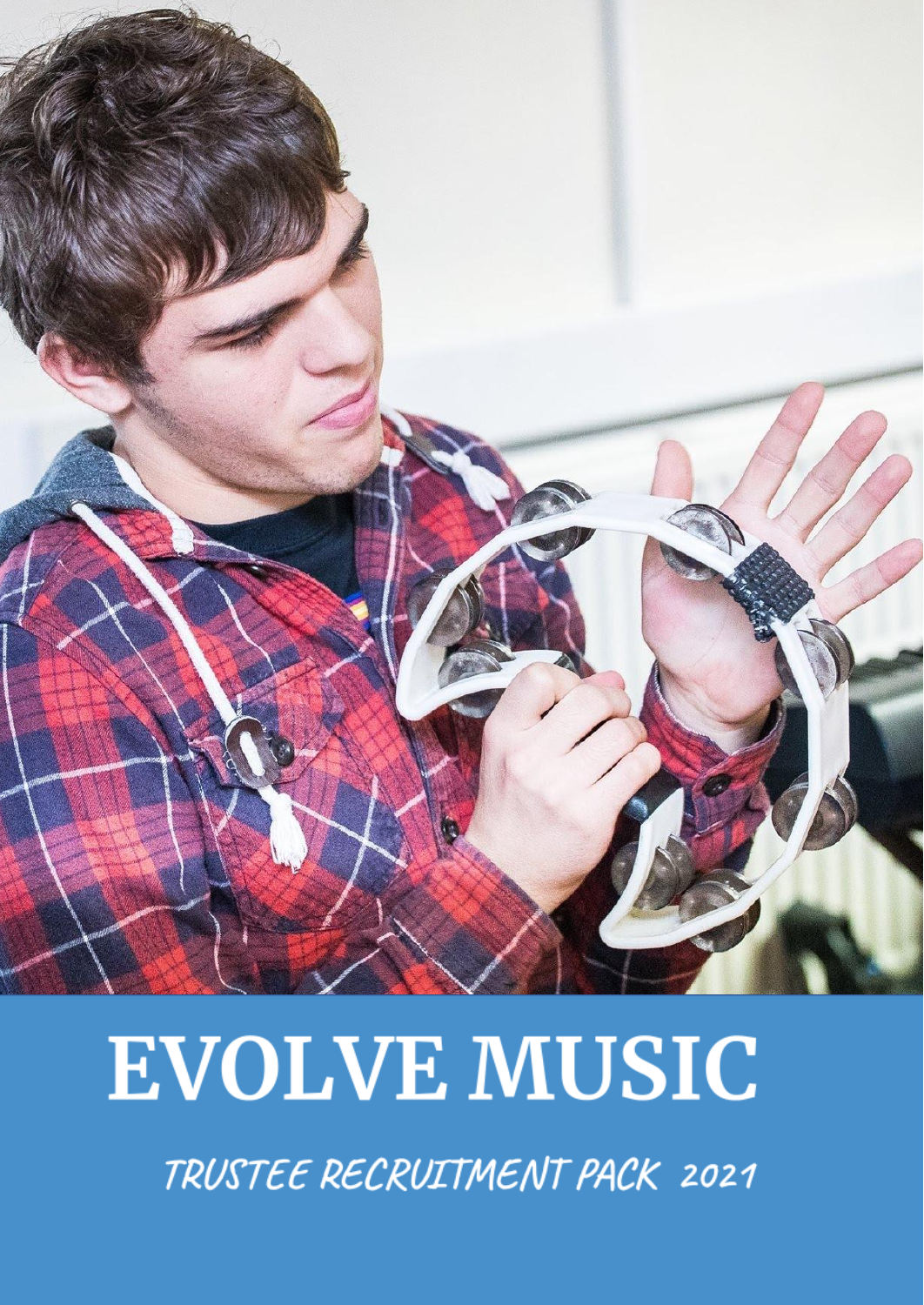

# **Contents**

| <b>1. About Evolve Music</b>            | Pg.3       |
|-----------------------------------------|------------|
| 1.1 Who are we?                         | Pg.3       |
| 1.2 Our Vision, Mission and Values      | Pg.4       |
| 1.3 What we do?                         | $Pg.4 - 5$ |
| 2. Introduction to the role             | Pg. 6      |
| 3. What we are looking for in a trustee | Pg. 7      |
| 3.1 What's it about?                    | Pg. 7      |
| 3.2 What's in it for you?               | Pg.8       |
| 4. Trustee role description             | Pg.9       |
| 4.1 Main responsibilities               | Pg.9       |
| 4.2 Other responsibilities              | Pg. 9      |
| 5. How to apply?                        | Pg. 10     |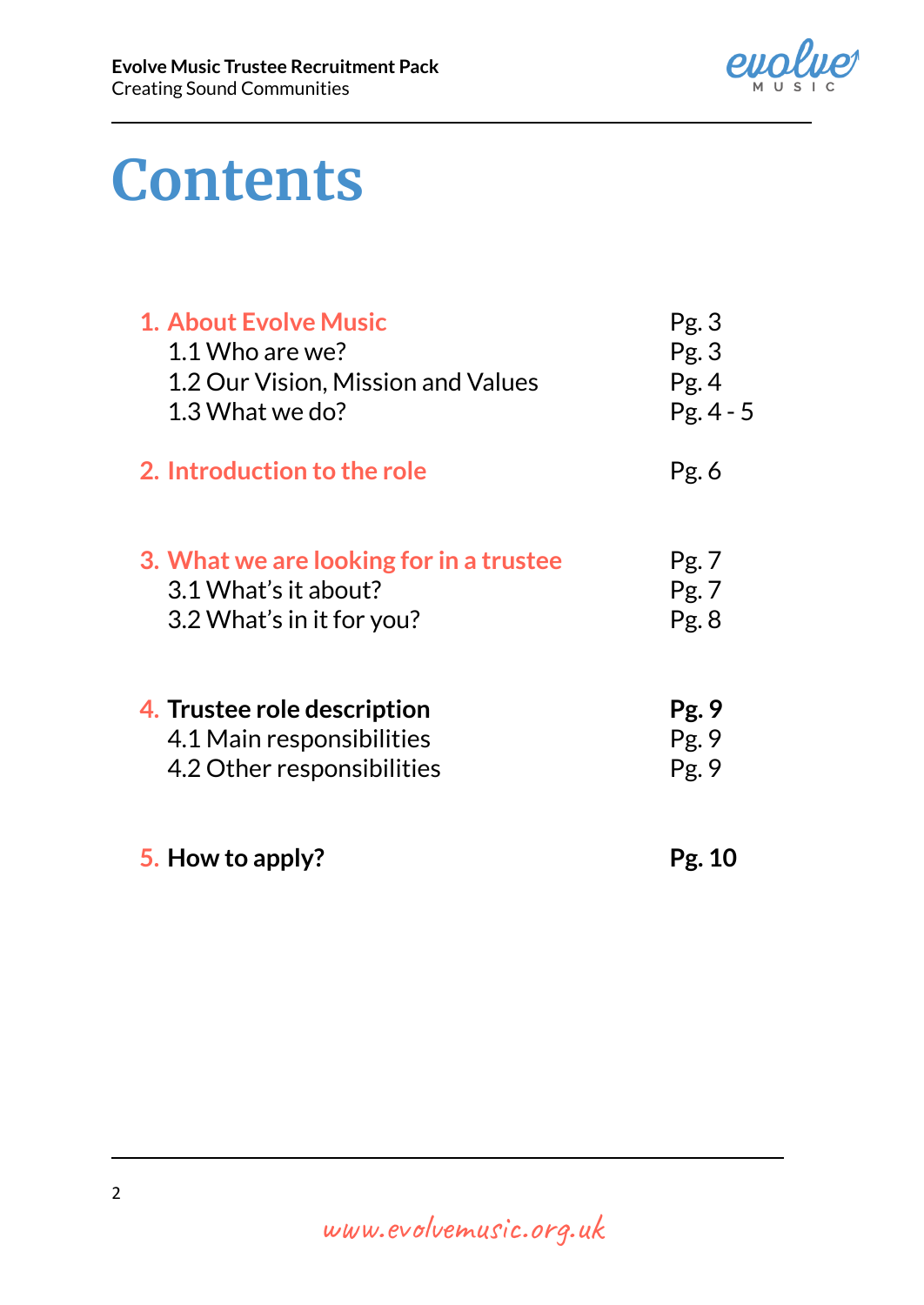

## **1. About Evolve Music**

#### **1.1 Who are we?**

Evolve Music is a charitable incorporated organisation (CIO) operating in South West England.

At Evolve Music we love bringing people together to play, experiment and unleash their inner creativity through music and sound.

Sound is our creative tool. This could be the sounds made by a musical instrument, the human body or something in the world around us. Anything really!? We believe that the word 'sound' is more accessible and avoids preconceived connotations that the word music carries. You don't need to be able to play a musical instrument or be a bedroom music producer. Sound is for everyone, and anyone can use it to tell a story, transport them to another world and as a tool to unlock a person's innate creativity.

We work in collaboration with communities, enabling them to have creative agency, learn new skills and experience exploring sound using a variety of traditional, world and electronic instruments.

People are at the heart of our organisation and we are committed to inclusive practice and standing up against any form or discrimination. As part of our Equity, Diversity and Inclusion Action Plan we are taking steps to diversify our workforce including recruiting Black, Asian and ethnically diverse trainee music leaders, supporting and mentoring underrepresented individuals to gain experience in leadership roles and continuing to challenge the sector in the process.

We are not afraid to learn, make mistakes and show our commitment to be inclusive with the support of people with lived experience.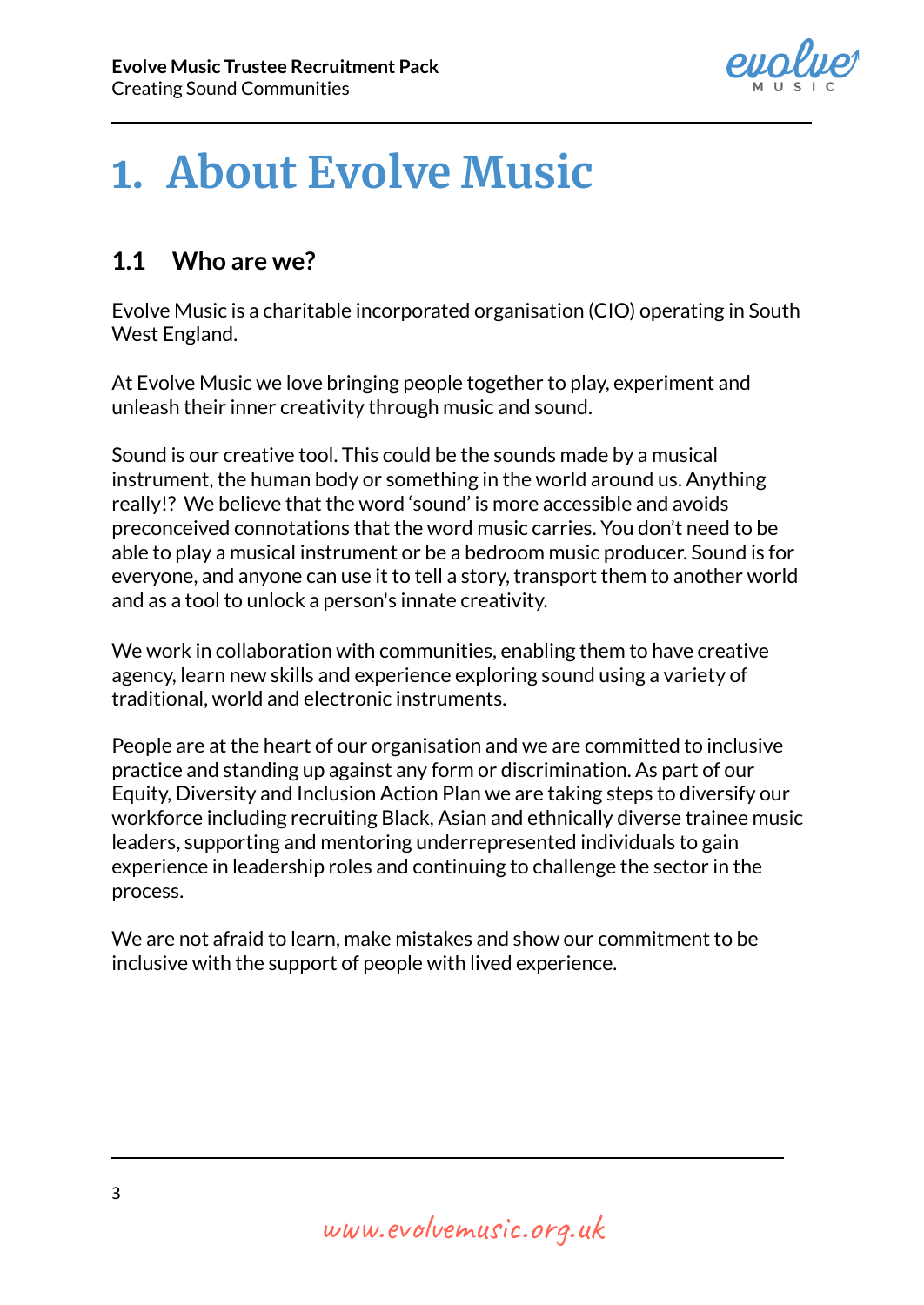

### **1.2 Our Vision, Mission and Values**



Community music in South West England will evolve to enable everybody to explore sound, create music and tell their story.



To enrich the lives of families, young people and adults using sound and music.

Evolve Music operates and delivers its work to achieve our mission and defines this mission with these three words ''Creating Sound Communities'.

### **VALUES**

Evolve Music is committed to the following values within our internal and external work:

- Diversity and Inclusion
- $\bullet$  Relevant to people & the wider sector
- Transparent
- Positive
- Strategic
- Building meaningful partnerships

### **1.3 What We Do**

We deliver inclusive sound exploration and creative music programmes for families, young people and adults. In addition to this we are striving to provide high quality workforce development for music leaders across the South West through a programme of CPD and networking and an integrated training scheme for emerging music leaders.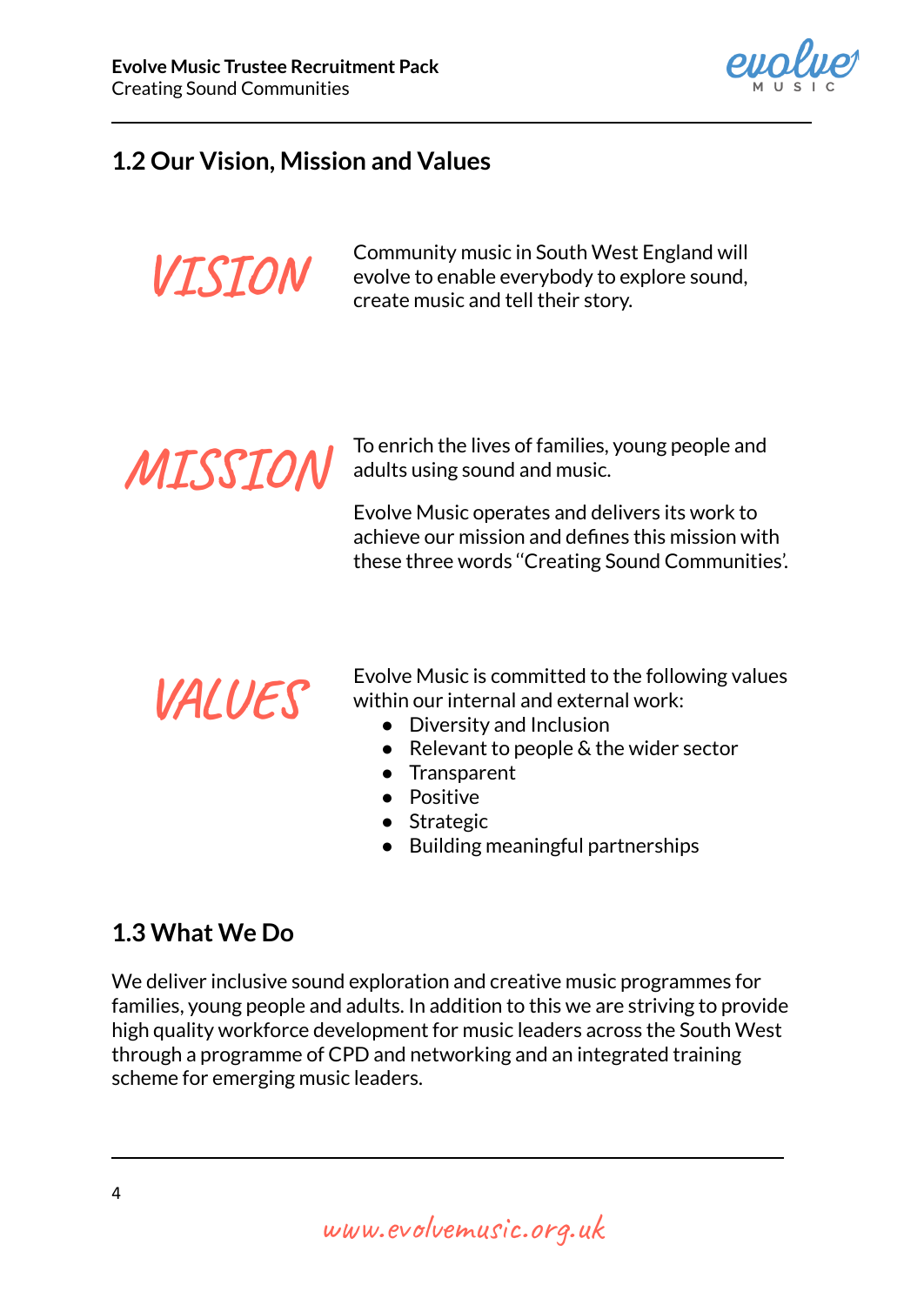

### **Explorers & Adventurers**

Our weekly 'Stay and Play' Explorer workshops are designed for under 5s to explore music through songs, instruments, movements, games and stories. Using parachutes, scarves, bubbles and other resources, music is explored together in a hands-on, creative and engaging way. We use music as a tool to develop speech and language, memory and recall, physical development, coordination, social skills and literacy and numeracy skills.

Adventurers is Evolve Music's early intervention project which supports young children and their parents. Regular fun and sociable music workshops take place within Radstock Children's Centre and are designed to support Early Years Foundation Stage development and family cohesion.

### **Sound Lab**

Sound Lab is a 2-year project for young people from the Somer Valley Area aged 14+ who have additional learning needs including ASC. Funded by Youth Music and working in partnership with Somerset schools & charities including Critchill School (Frome), Fosseway (Peasedown St. John), Three Ways School (Bath) & Swallow Charity (Radstock), Sound Lab supports young people to explore music through performance, technology and composition.

### **Sound Store**

Sound Store is our newest programme which was developed in 2020 as a response to the COVID-19 pandemic. Using technology, older adults who are living in care settings explore musical memories with support from a professional music leader and storyteller.

### **Evolution Programme**

Our Evolution Programme is our sector and workforce development programme for both our music leaders and those working in the wider community music sector. Through this programme we offer a bespoke, six month music leader training programme, a network and supporting training and events.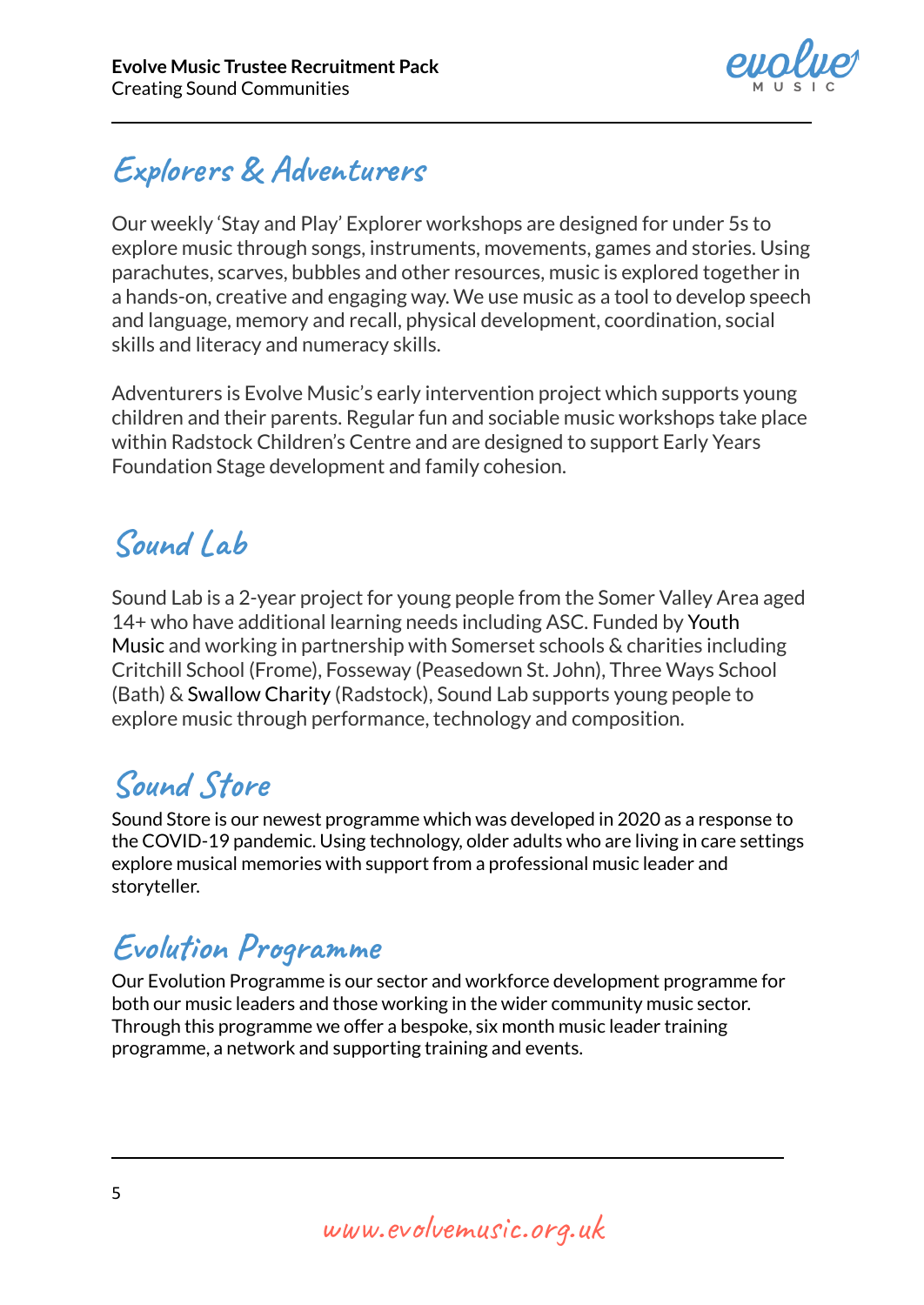

# **2. Introduction To The Role**

We are at an exciting stage of our organisational development as we make a step change from a grassroots to a regional organisation. Central to this development is our commitment to Equity, Diversity and Inclusion. We recognise the need to have a workforce that is representative of the community we serve to ensure we are learning from those with lived experience.

We are seeking Black, Asian or ethnically diverse people that can bring expertise, experience and new ways of thinking to the organisation.

We welcome applications from all sectors and but we would be particularly excited to hear from individuals with skills, experience and track record in any of the following areas:

- **● Charity Development/Governance**
- **● Business Development**
- **● Marketing and Communications**
- **● Human Resources**

The board meets quarterly to ensure that our charity has a clear strategy, and that our work and goals are in line with our vision. Our Trustees, in collaboration with the staff team, will set Evolve Music's strategic direction. Being a Trustee gives you the chance to influence our decision-making process and to advocate for the transformational life experiences that music can bring about.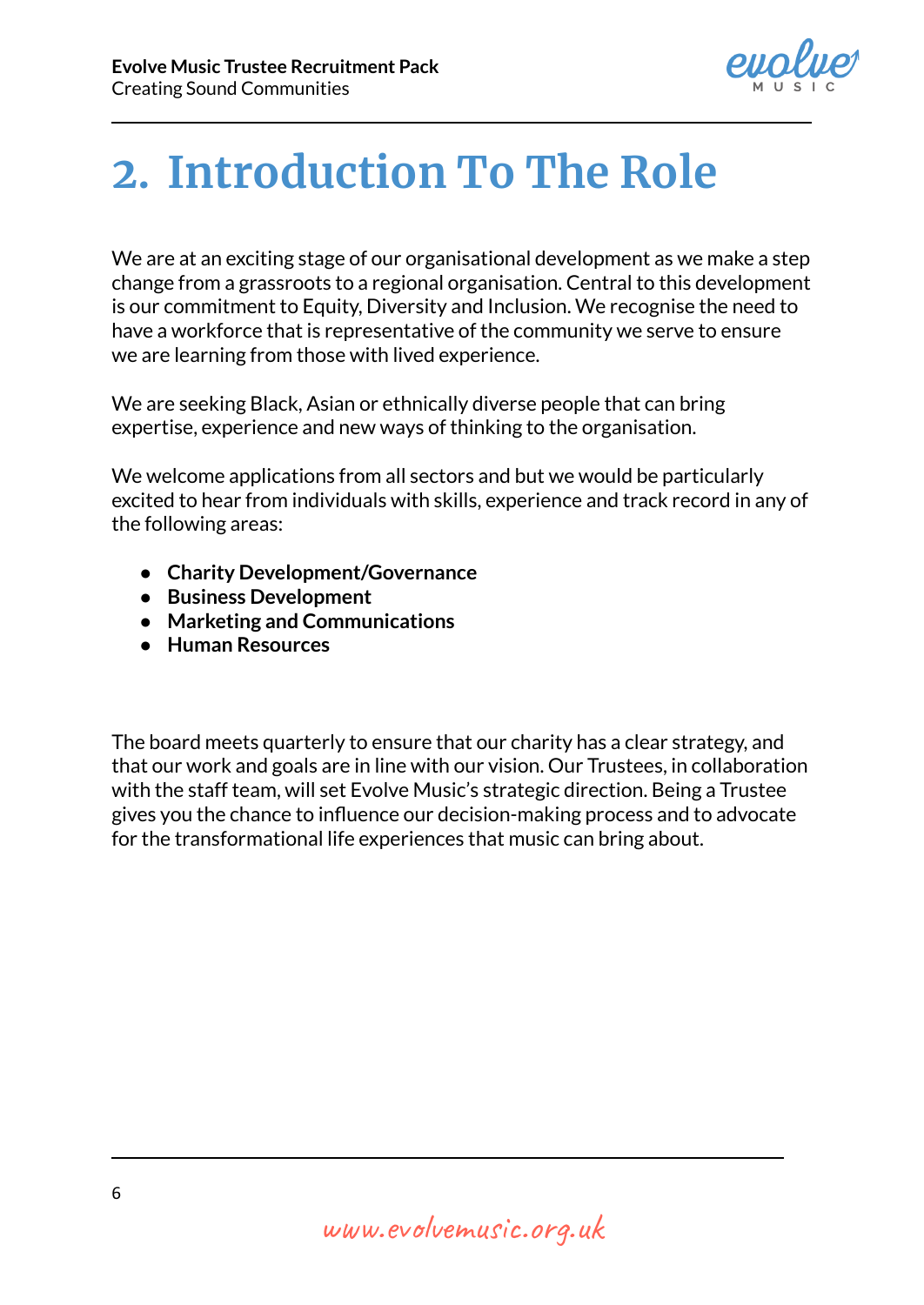

### **3. What Are We Looking For In A Trustee?**

#### **3.1 What's It About?**

We encourage applications from people of all ages and backgrounds, who have relevant and/or transferable skills and experience. We will provide mentoring and training for all new trustees.

Being a trustee means making decisions that will impact on people's lives. You will be making a difference to your society by supporting access to music that has the potential to transform lives. We are looking for Trustees who will use their skills and experience to support Evolve Music, helping us achieve our aims. We are also looking for Trustees that would like to come on a journey with us, learning new skills during their time on the board. There are some huge benefits and rewards in being a Trustee and for many people it can be a life changing experience, or the route to a new career path.

For more information on being a trustee see this [booklet](https://www.gov.uk/government/publications/the-essential-trustee-what-you-need-to-know-cc3) from the Charity [Commission.](https://www.gov.uk/government/publications/the-essential-trustee-what-you-need-to-know-cc3)

The Trustees are responsible to all stakeholders, including the Charities Commission, funders and other interested parties.

The Trustees are responsible for ensuring that the charity delivers its mission through the Strategic Plan. The Board is responsible for ensuring that Evolve Music builds its reputation through its community engagement, participation and learning programmes; increases its impact; and is financially viable. This is a non-executive leadership responsibility with a duty to safeguard the long-term future of Evolve Music. As Trustees of a Registered Charity, these positions are unpaid.

An effective board will provide good governance and leadership by:

- 1. Understanding its role
- 2. Ensuring delivery of the organisation's vision and purpose
- 3. Working effectively both as individuals and as a team
- 4. Exercising effective and appropriate control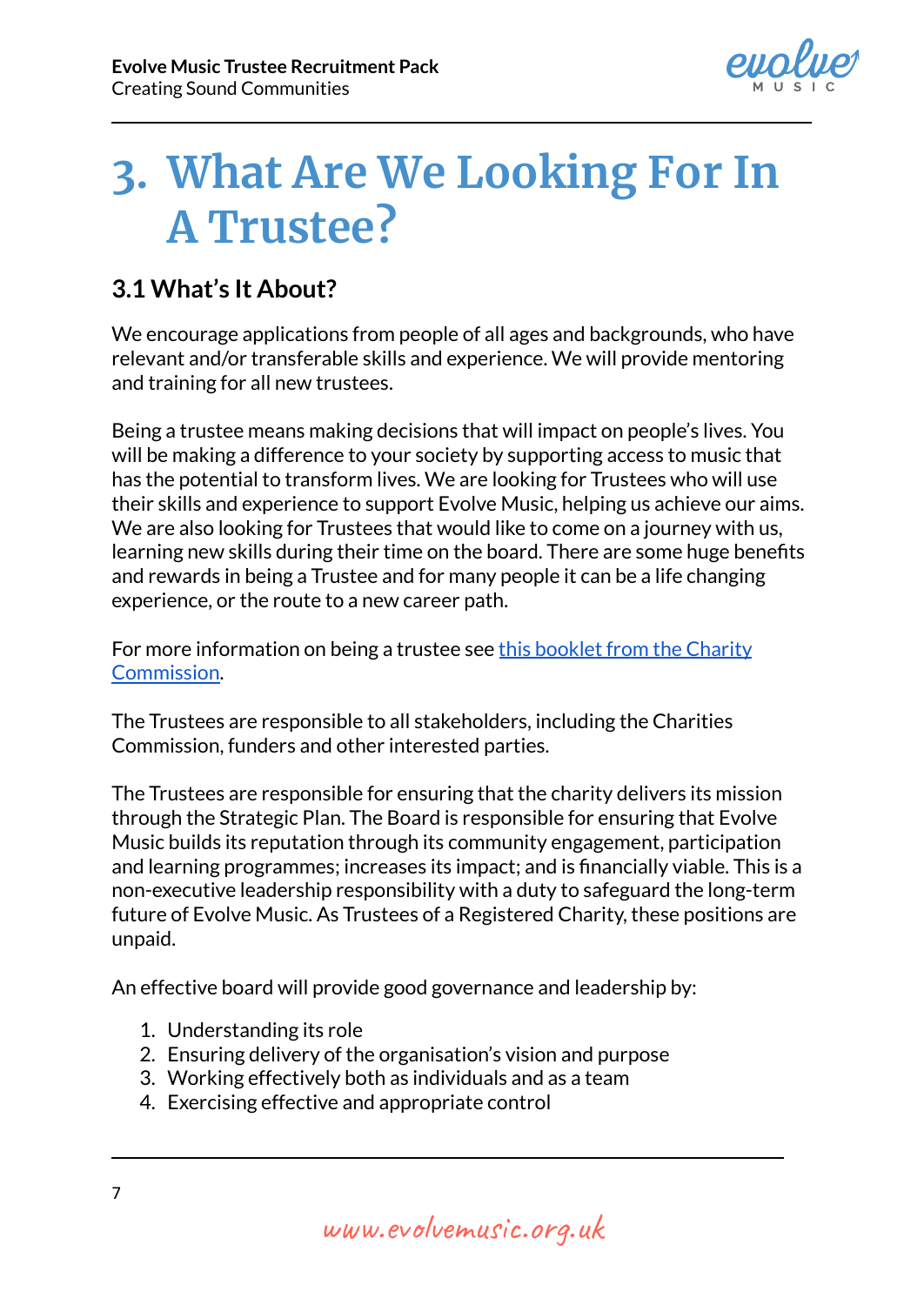

- 5. Behaving with integrity
- 6. Being open and accountable

### **3.2 What's in for you?**

Being a trustee is a fantastic way to give back to your community. At Evolve Music we value our trustees commitment and will support you to learn, grow and develop areas of interest. You can see this as your own journey whilst helping us on ours. This could be through receiving training or mentoring, learning from other organisations or even carrying out research.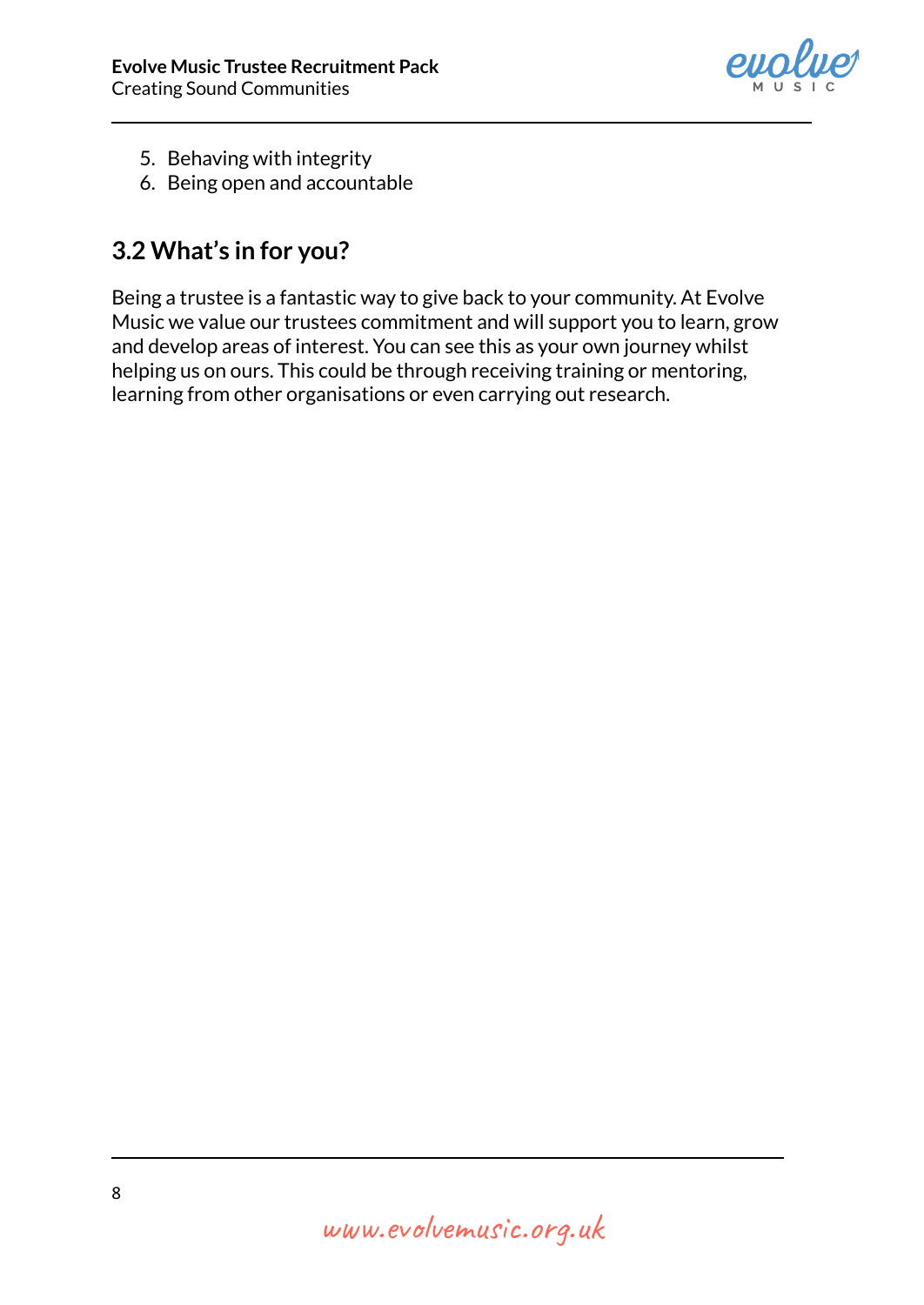

# **4. Trustee Role Description**

#### **4.1 Main Responsibilities**

- Ensuring the organisation remains inclusive and takes action against any forms of discrimination
- Ensuring that the organisation pursues its stated objects (purposes), as defined in its governing document, by developing and agreeing a long-term strategy
- Ensuring that the organisation complies with its governing document (constitution) charity law and any other relevant legislation or regulations
- Ensuring that the organisation applies its resources exclusively in pursuance of its charitable objects (i.e. the charity must not spend money on activities that are not included in its own objects, however worthwhile or charitable those activities are) for the benefit of the public
- Ensuring that the organisation defines its goals and evaluates performance against agreed targets
- Safeguarding the good name and values of the organisation
- Ensuring the effective and efficient administration of the organisation, including having appropriate policies and procedures in place
- Ensuring the financial stability of the organisation
- Protecting and managing the assets of the charity and ensuring the proper investment of the charity's funds
- Following proper and formal arrangements for the appointment, supervision, support, appraisal and remuneration of staff

#### **4.2 Other responsibilities may include all or some ofthe following:**

- Reading board papers in advance of each meeting and contributing to board discussions and debates
- Representing Evolve Music at events
- Review and approve the risk management policy once a year to ensure that it reflects changes inside and outside the organisation
- Review and approve the business plan once a year
- Influencing, networking and advocating for equality and inclusion in music
- Raising relevant issues where you have special expertise.